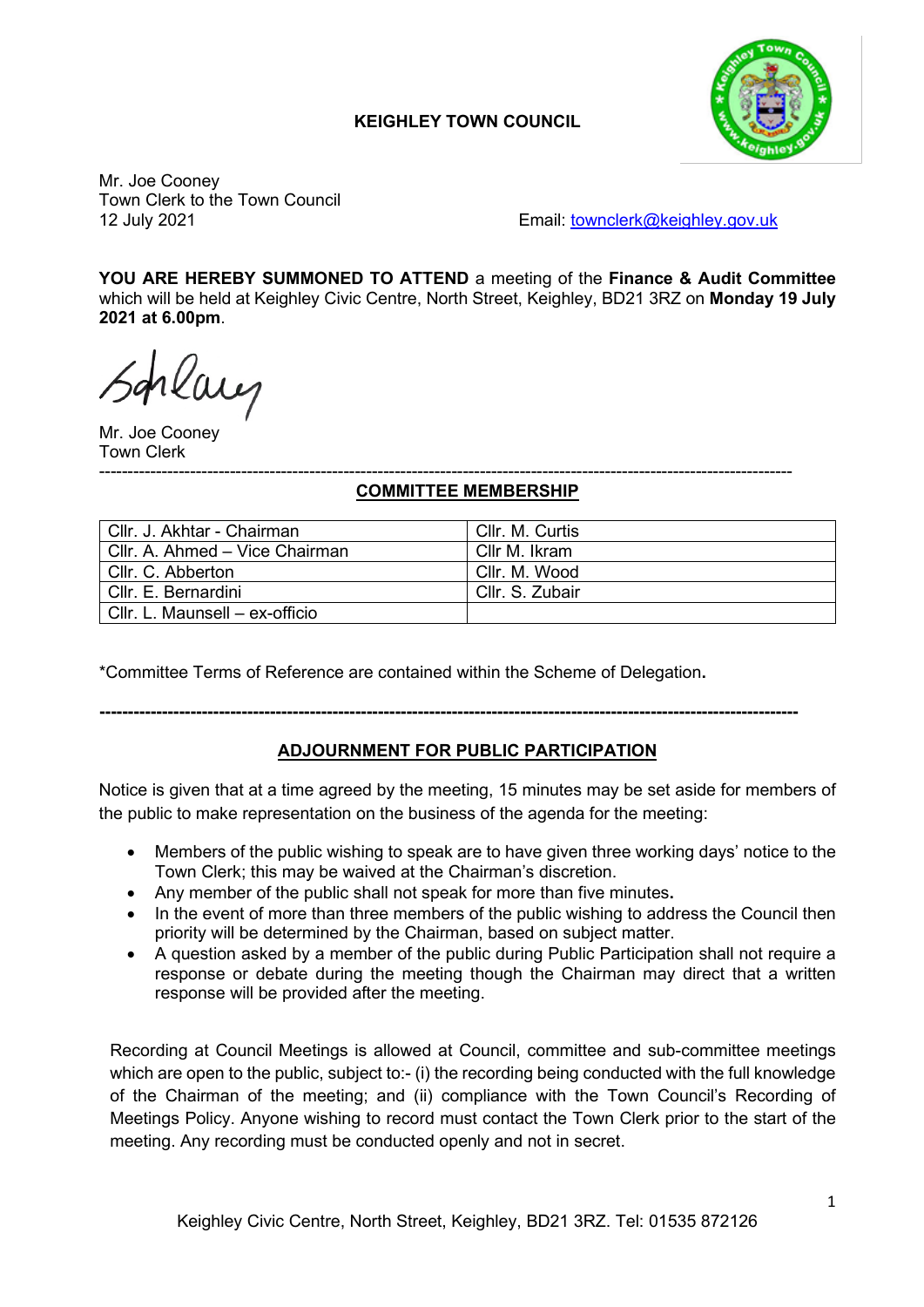### **AGENDA**

### **1. Welcome & Fire Instructions**

The Chairman to welcome everyone to the meeting and outline fire emergency procedure

### **2. Apologies for absence**

Members are asked to receive apologies of absence for this meeting.

#### **3. Declarations of Interest**

 To receive declarations of interest under consideration on this agenda in accordance with the Localism Act 2011 s32 and the relevant Authorities (Disclosable Pecuniary Interests) Regulations 2012.

 Members are reminded that should you declare a pecuniary interest at a meeting, it is your responsibility to inform the Monitoring Officer.

- i) Declarations of Interest from Members
- ii) Declarations of Interest from Officers

#### **4. Public Question Time and Participation**

 Members of the public are advised that they are welcome to ask questions about items on the Agenda. It is not always possible to give a verbal response at the meeting and questions may receive a written reply. No resolution can be made under this item.

 Questions should relate to matters of Town Council policy or practice and not relate to the individual affairs of either the questioner or any other named person.

### **5. Minutes – For Decision**

Members are asked to approve the minutes of the Finance & Audit Committee held on Monday 21 June 2021.

### **6. Progress Report – For Noting**

To receive the progress report following the last ordinary meeting held Monday 21 June 2021.

#### **7. Town Plan**

To note the attached report relating to the Town Plan.

#### **8. Financial Reports – For Decision and Noting**

- a) Members are asked to note and consider the reports/paperwork with regards to:
- i) Bank reconciliation(s) and month end reports.
- ii) To ratify June payments.
- iii) To agree any budget virements.

### *Copy attached*

#### *Copy attached*

*Copy attached*

*Copy attached*